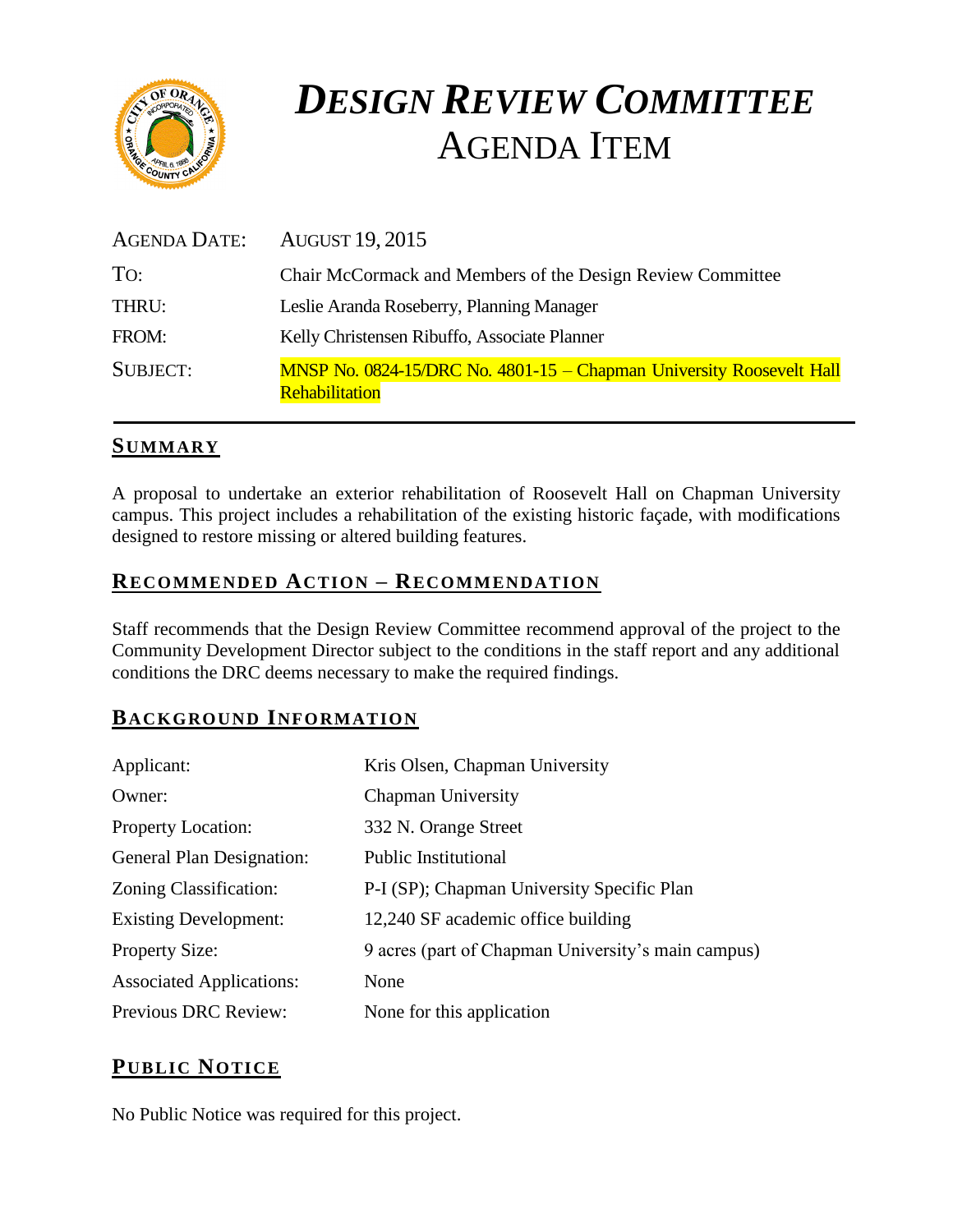## **ENVIRONMENTAL REVIEW**

**Categorical Exemption:** The proposed project will be categorically exempt from the provisions of the California Environmental Quality Act (CEQA) per State CEQA Guidelines 15331 (Historical Resource Restoration/Rehabilitation.) The project is limited to rehabilitation of an historic property and will be in conformance with the *Secretary of the Interior's Standards for the Treatment of Historic Properties (Secretary's Standards)* and the Old Towne Design Standards. There is no environmental public review required for a Categorical Exemption.

## **PROJECT DESCRIP TION**

Roosevelt Hall was constructed in 1928 as the Cafeteria and Domestic Arts Building for the Orange Union High School. The building was designed in the Neo-classical style, characterized by its rusticated simulated stone base, pedimented entrance with engaged pilasters and Ionic capitals, and overall symmetry of all elevations.

The proposed project involves a rehabilitation of the exterior of Roosevelt Hall, which will restore some altered or missing architectural features to the building as well as adapt the building for its continued use as an academic office building. Some of the major modifications to the subject building include:

- Replace opaque window panels over all exterior windows to restore the original glass transoms;
- Remove the existing central doorway and stairs on the east elevation, replace the door with a new window to match existing windows, and relocate the door and stairs to the south end of the elevation;
- Remove the existing vent above the entrance on the north elevation and replace it with a new transom window with the signature Chapman 'starburst' design;
- Remove an existing small window on the north side of the west elevation and replace with a new window to match the proportions of the original filled-in window opening;
- All new materials, including wood windows and stucco walls, will match existing historic materials and finishes.
- Existing landscaping will be maintained, with plants being replaced like-for-like as needed.

A detailed description of the proposed changes, including background information, site photographs, and historic information are provided as Attachments 1 through 6 of this report.

This project also includes a substantial tenant improvement that would completely remodel the interior of the building to upgrade the administrative offices, provide for a new elevator and a complete seismic upgrade of the building, as described in the applicant's Letter of Explanation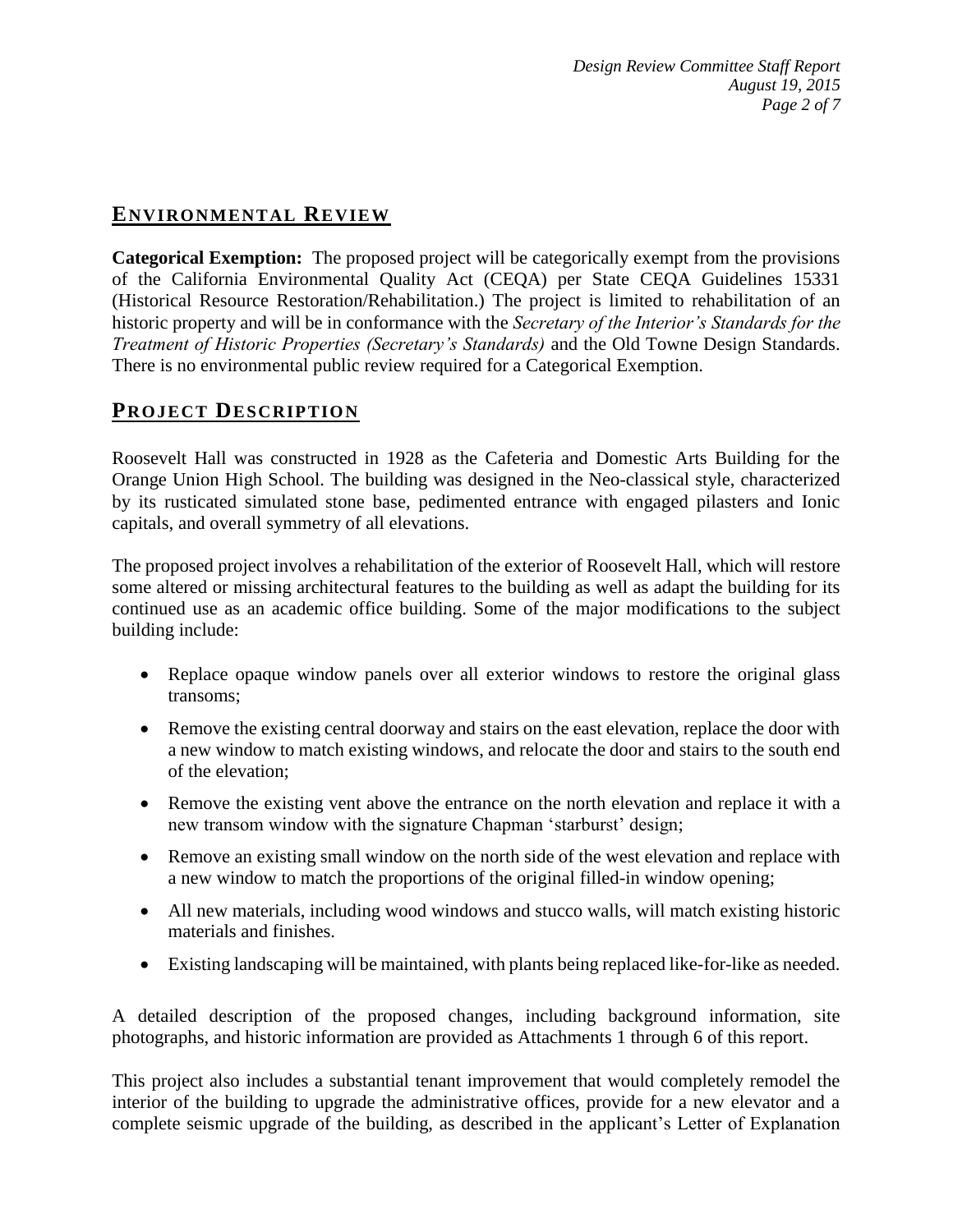(Attachment 2.) These items are not within the purview of DRC review, but included by the applicant in the project description so as to provide a complete picture of the scope of the project.

# **EXISTING SITE**

The subject building is located within the core area of Chapman University, on the north side of the historic Orange Union High School quad. The building is used for academic and administrative offices, including the dean's office.

## **EXISTING AREA CONTEXT**

The building is located at 332 N. Orange Street, within the core campus area of Chapman University. The property is located within the boundaries of one planning area and two historic districts, as follows:

- Old Towne Historic District Located three blocks north of the Plaza, the property is a contributing resource within the historic district.
- Orange Union High School National Historic District Listed in the *National Register of Historic Places* in 1975.
- Chapman University Specific Plan Area The property is located within Academic Planning Area 1 (A-1) of the Chapman University Specific Plan. Administrative offices are permitted by right in this planning area.

The building is a contributing historic resource to both historic districts and to the Specific Plan area, being one of five original buildings within the historic Union High School campus quad.

## **EVALUATION CRITERIA**

Orange Municipal Code (OMC) Section 17.10.070 establishes the general criteria the DRC should use when reviewing the project. This OMC Section states the following:

The project shall have an internally consistent, integrated design theme, which is reflected in the following elements:

#### **Architectural Features**

- The architectural features shall reflect a similar design style or period.
- Creative building elements and identifying features should be used to create a high quality project with visual interest and an architectural style.

#### **Landscape**

• The type, size and location of landscape materials shall support the project's overall design concept.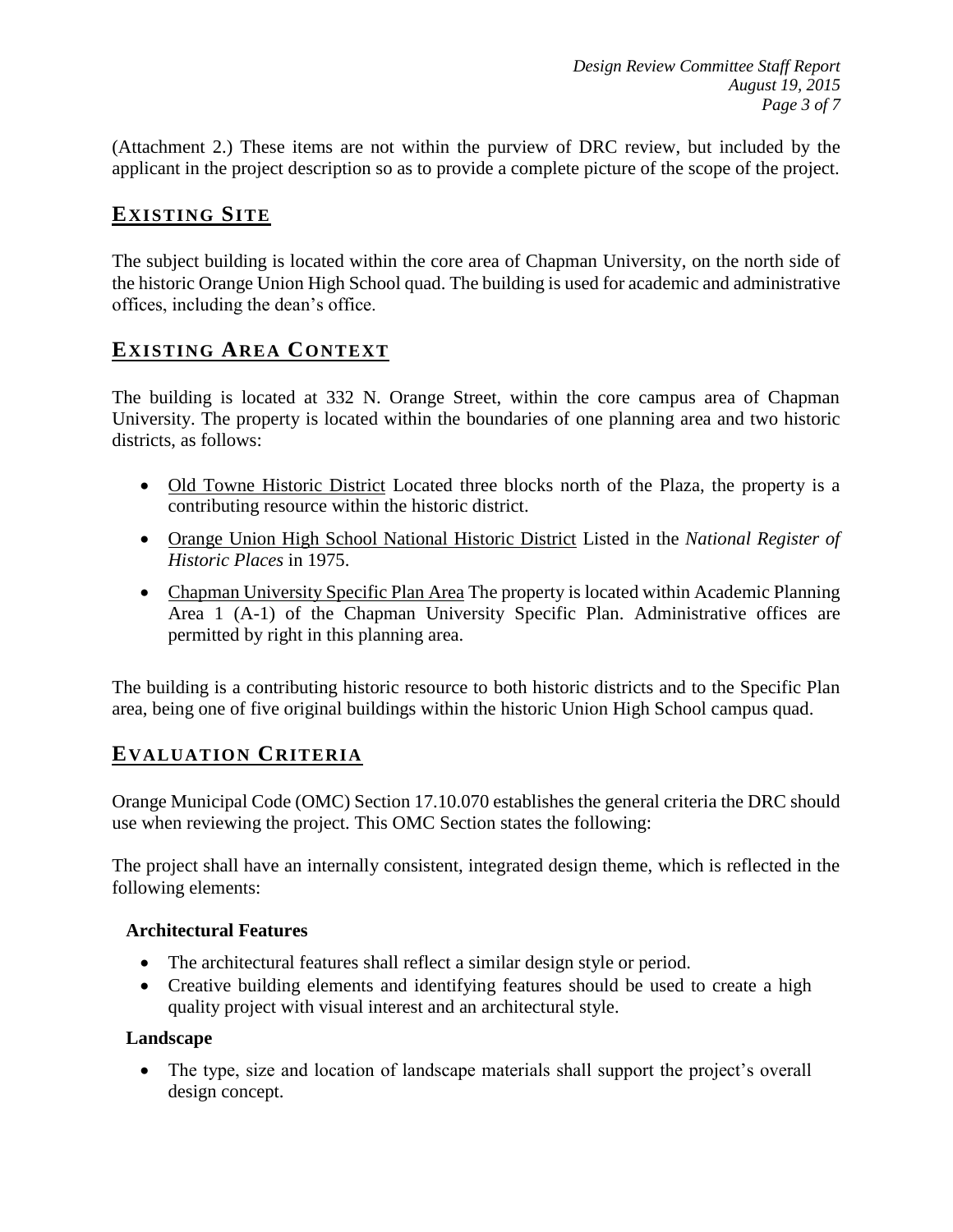- Landscaping shall not obstruct visibility of required addressing, nor shall it obstruct the vision of motorists or pedestrians in proximity to the site.
- Landscape areas shall be provided in and around parking lots to break up the appearance of large expanses of hardscape.

#### **Secondary Functional and Accessory Features**

 Trash receptacles, storage and loading areas, transformers and mechanical equipment shall be screened in a manner, which is architecturally compatible with the principal building(s).

#### **Applicable Design Standards**

• In addition to the above general criteria, the Old Town Historic District and Chapman University Specific Plan Design Standards apply to the project.

## **ANALY SIS/STATEMENT OF THE ISSUES**

Overall, the proposed rehabilitation project is in keeping with the historic appearance of the building and meets the requirements of the Old Town Design Standards, the Specific Plan Design Standards and the Secretary of the Interior's Standards. However, staff has one issue item to present for consideration, as follows.

#### Issue 1: North Elevation Windows

The applicant has proposed to replace an existing louvered metal vent above the north elevation entrance with a new window, to match the dimensions of the window shown in the historic blueprints of the building. However, instead of doing a simple divided light window pattern as shown in the blueprints, the applicant is proposing to use the 'starburst' window pattern shown on other windows of the building.

Because the 'starburst' pattern is a historic design element of the building, and the change is being made to a non-primary elevation on the building, staff has no issue with the modification to the design of the window, and believes that the change will have no adverse impact on the historic integrity of the building.

## **ADVISORY BOARD RECOMMENDATION**

The proposed scope of work does not contain any changes to the site, landscaping, circulation or public utilities. As such, No SMART Team review was required for this project.

Section 7.3 and Appendix L of the Chapman University Specific Plan state that when work is proposed to be undertaken to a contributing historic resource within a historic district, the Community Development Director must make a preliminary determination as to whether the scope of work meets the Secretary of the Interior's Standards for Rehabilitation as well as the Specific Plan's Historic Preservation and Enhancement Guidelines. On July 2, 2015 Anna Pehoushek, Acting Assistant Community Development Director, made the determination that the proposed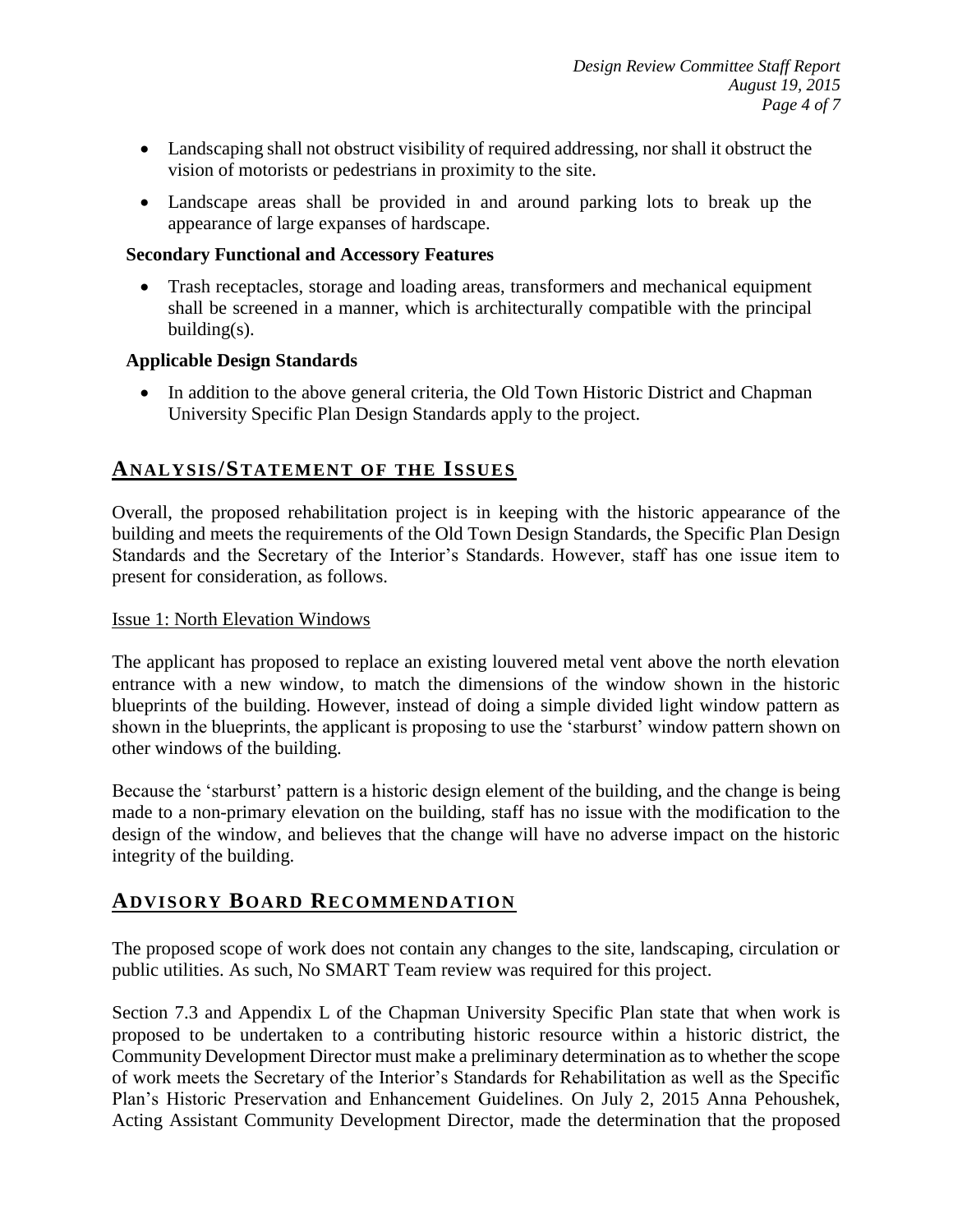project is deemed to be consist with the Secretary of the Interior's Standards and the applicable Specific Plan guidelines, and may proceed to the Design Review Committee for review.

## **STAFF RECOMMENDATION AND REQUIRED FINDINGS**

The courts define a "Finding" as a conclusion which describes the method of analysis decision makers utilize to make the final decision. A decision making body "makes a Finding," or draws a conclusion, through identifying evidence in the record (i.e., testimony, reports, environmental documents, etc.) and should not contain unsupported statements. The statements which support the Findings bridge the gap between the raw data and the ultimate decision, thereby showing the rational decision making process that took place. The "Findings" are, in essence, the ultimate conclusions which must be reached in order to approve (or recommend approval of) a project. The same holds true if denying a project; the decision making body must detail why it cannot make the Findings.

The Findings are applied as appropriate to each project. Based on the following Findings and statements in support of such Findings, staff recommends the DRC approve the project.

*1. In the Old Towne Historic District, the proposed work conforms to the prescriptive standards and design criteria referenced and/or recommended by the DRC or other reviewing body for the project (OMC 17.10.070.G.1).*

Section 5.2 of the Chapman University Specific Plan incorporates design guidelines specifically targeted at ensuring compatibility of on-campus development with the surrounding Old Towne Historic District. The project as proposed is consistent with the development standards and design guidelines set forth in the Chapman University Specific Plan, which require that changes to historic properties respect the history of the property itself, preserve the integrity of the Old Towne Historic District and comply with the *Secretary of the Interior's Standards for Rehabilitation*, as discussed below.

*2. In any National Register Historic District, the proposed work complies with the Secretary of the Interior's standards and guidelines (OMC 17.10.070.G.2).*

The project site is within the boundaries of the Old Towne and Orange Union High School National Historic Districts. The proposed project complies with the *Secretary of the Interior's Standards for Rehabilitation*, specifically Standards #4 and 6. None of the changes to the exterior of the building will involve removal of historic fabric of later additions that have gained any historic significance. Furthermore, missing architectural features are being restored using evidence from historical blueprints of the building, and are not conjectural changes. Overall, the scope of work is consistent with the Neo-classical style of the building, and will have no adverse impact on the historic integrity of the building or the rest of the Orange Union High School Historic District.

*3. The project design upholds community aesthetics through the use of an internally consistent, integrated design theme and is consistent with all adopted specific plans, applicable design standards, and their required findings (OMC 17.10.070.G.3).*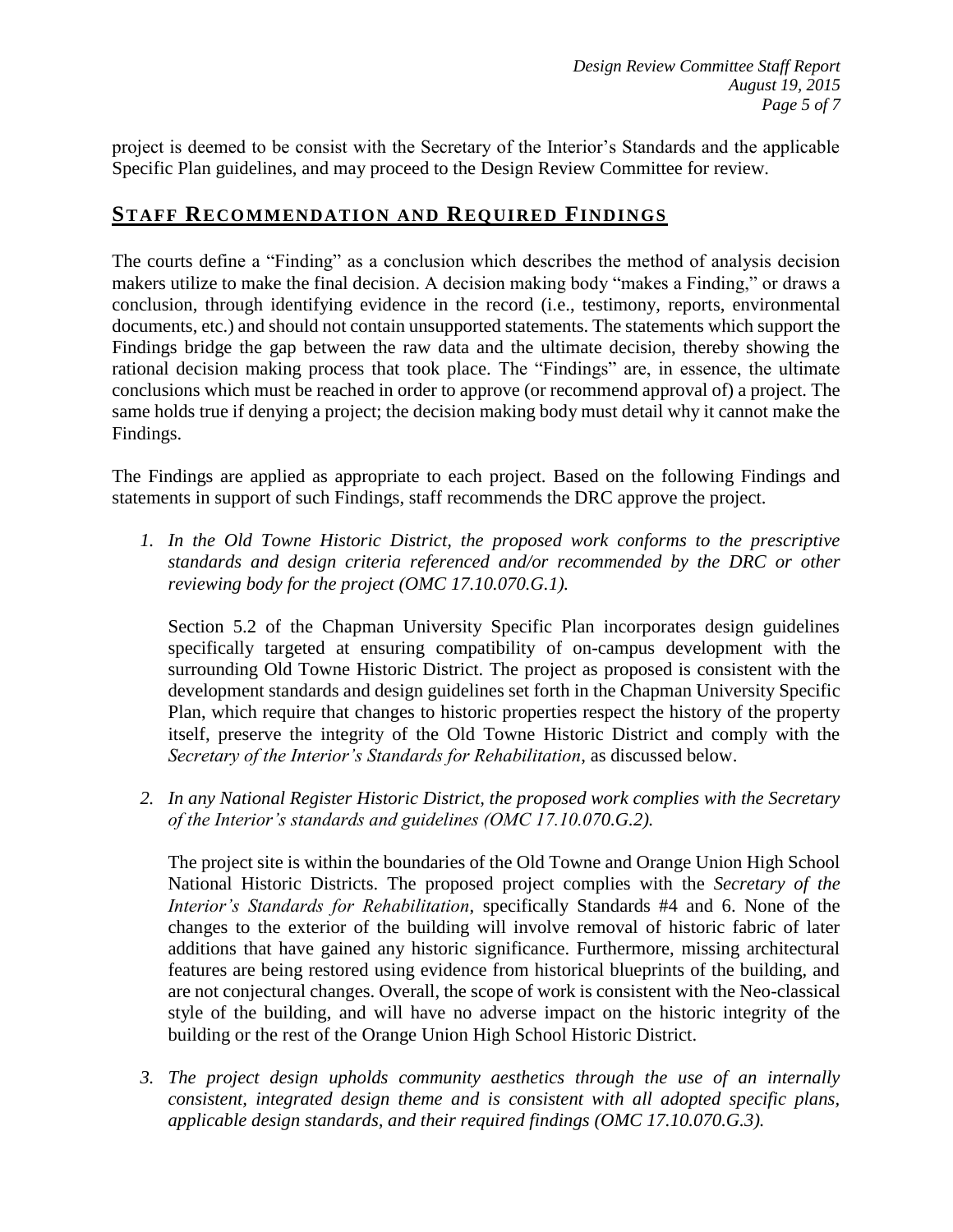The proposed exterior modifications to the building are minor in scale and specifically intended to restore or be consistent with the historic appearance of the building, as shown in the blueprints provided as Attachment 5. The scope of work is consistent with the Neoclassical style of the building, and by complying with the Secretary of the Interior's Standards is consistent with the design standards for the Old Town Historic District and within the Chapman University Specific Plan.

*4. For infill residential development, as specified in the City of Orange Infill Residential Design Guidelines, the new structure(s) or addition are compatible with the scale, massing, orientation, and articulation of the surrounding development and will preserve or enhance existing neighborhood character (OMC 17.10.070.G.4).*

This project is not an infill residential development, therefore this standard does not apply.

## **CONDITIONS**

The recommendation of approval of this project is subject to the following conditions:

- 1. All construction shall conform in substance and be maintained in general conformance with plans and exhibits labeled Attachment 4 of this staff report (dated August 15, 2014), with any approved amendments resulting from said meeting including any modifications required by the conditions of approval, and as recommended for approval by the Design Review Committee.
- 2. The applicant agrees to indemnify, hold harmless, and defend the City, its officers, agents and employees from any and all liability or claims that may be brought against the City arising out of its approval of this permit, save and except that caused by the City's active negligence.
- 3. The applicant shall comply with all Federal, State and local laws, including all City regulations. Violation of any of those laws in connection with the use will be cause for revocation of this permit.
- 4. Except as otherwise provided herein, this project is approved as a precise plan. After any application has been approved, if changes are proposed regarding the location or alteration of any use or structure, a changed plan may be submitted to the Community Development Director for approval. If the Community Development Director determines that the proposed change complies with the provisions and the spirit and intent of the approval action, and that the action would have been the same for the changed plan as for the approved plot plan, the Community Development Director may approve the changed plan without requiring a new public hearing.
- 5. These conditions shall be reprinted and added onto the first or second page of any refined plan documents.